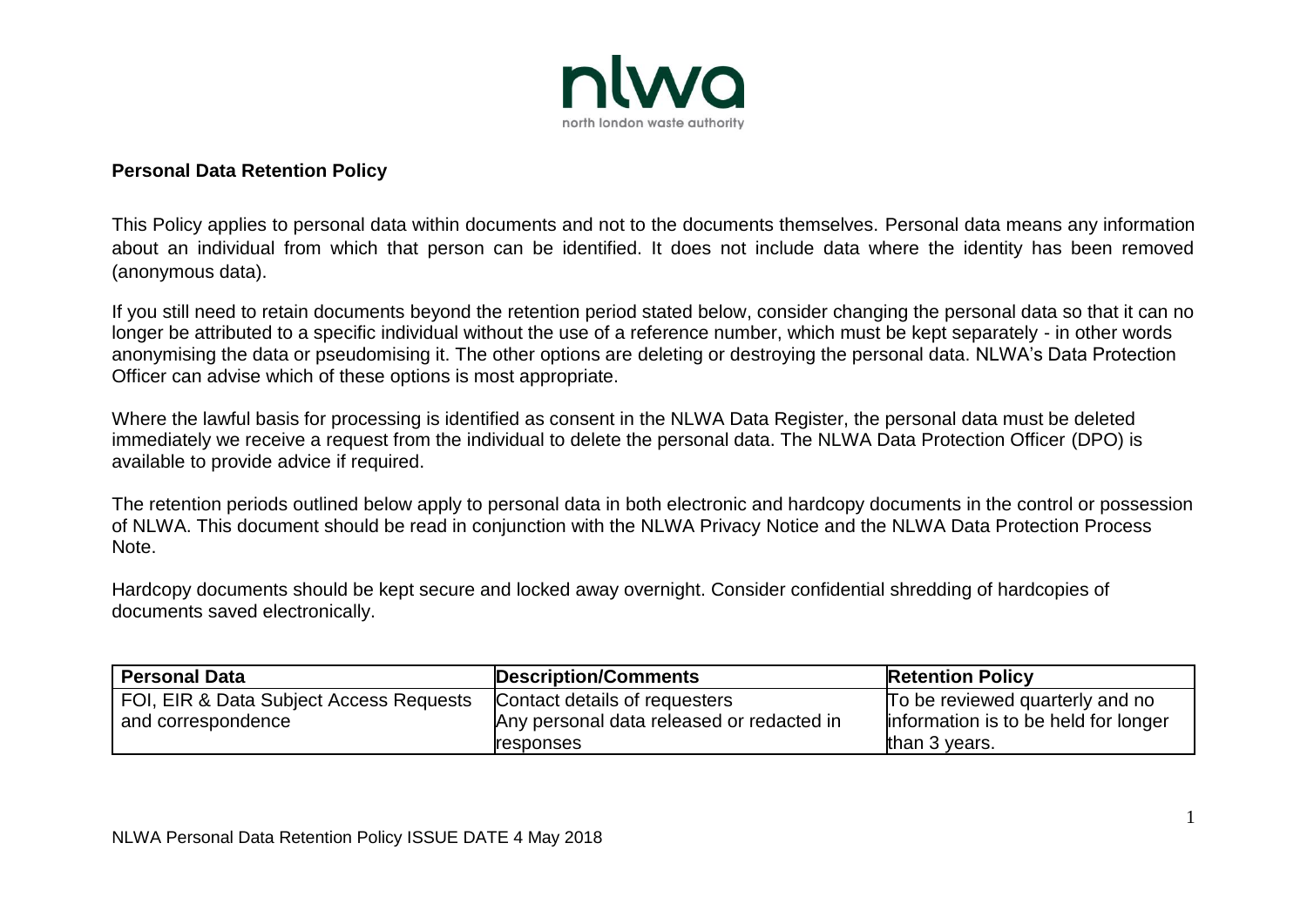

| <b>Personal Data</b>                         | <b>Description/Comments</b>                                                                      | <b>Retention Policy</b>                                             |
|----------------------------------------------|--------------------------------------------------------------------------------------------------|---------------------------------------------------------------------|
| Website "contact us" forms                   |                                                                                                  | To be deleted once the enquiry is                                   |
|                                              |                                                                                                  | closed or if details logged in a                                    |
|                                              |                                                                                                  | central register                                                    |
| Newsletter subscription or request forms     |                                                                                                  | To be deleted after 3 years or                                      |
|                                              |                                                                                                  | immediately if the individual wishes                                |
|                                              |                                                                                                  | to no longer be subscribed to the                                   |
|                                              |                                                                                                  | newsletter. The personal data must                                  |
|                                              |                                                                                                  | lalso be deleted from the Customer                                  |
|                                              |                                                                                                  | Relationship Management System.                                     |
| <b>Photos and Photo Permissions</b>          | Photos that particularly (and not incidentally)                                                  | To be reviewed quarterly and no                                     |
|                                              | depict the racial or ethnic origin of the data<br>subject, religious beliefs or other beliefs or | information is to be held for longer<br>than as stated in the photo |
|                                              | physical or mental health or condition should                                                    | permission.                                                         |
|                                              | be treated as sensitive personal data.                                                           |                                                                     |
| Personal data collection forms*, competition | This category relates to documents used to                                                       | To be reviewed at the end of each                                   |
| entries, prize winners, pledge forms, and    | collect personal data from members of the                                                        | campaign or project and not held for                                |
| attendance records and feedback forms        | public at events or in relation to specific                                                      | longer than 3 years unless there is a                               |
|                                              | projects or campaigns or for the person to                                                       | reasonable external requirement for                                 |
|                                              | enter an NLWA competition.                                                                       | a longer retention period.                                          |
| <b>NLWA Cookbook</b>                         | Contact details for individuals who supplied                                                     | Existing recipes to be retained until                               |
|                                              | recipes for the North London Food Lovers                                                         | the next edition is published at which                              |
|                                              | cookbook                                                                                         | point consent should be refreshed                                   |
|                                              |                                                                                                  | and if not obtained, the personal                                   |
|                                              |                                                                                                  | data should be destroyed.                                           |
| Complaints and Petitions - correspondence    | This retention period is to safeguard                                                            | To be reviewed annually and                                         |
| and registers                                | documents that could become evidence in                                                          | destroyed after 7 years unless a                                    |
|                                              | proceedings if a particular matter was                                                           | legal claim has arisen - check with                                 |
|                                              | escalated.                                                                                       | the legal team.                                                     |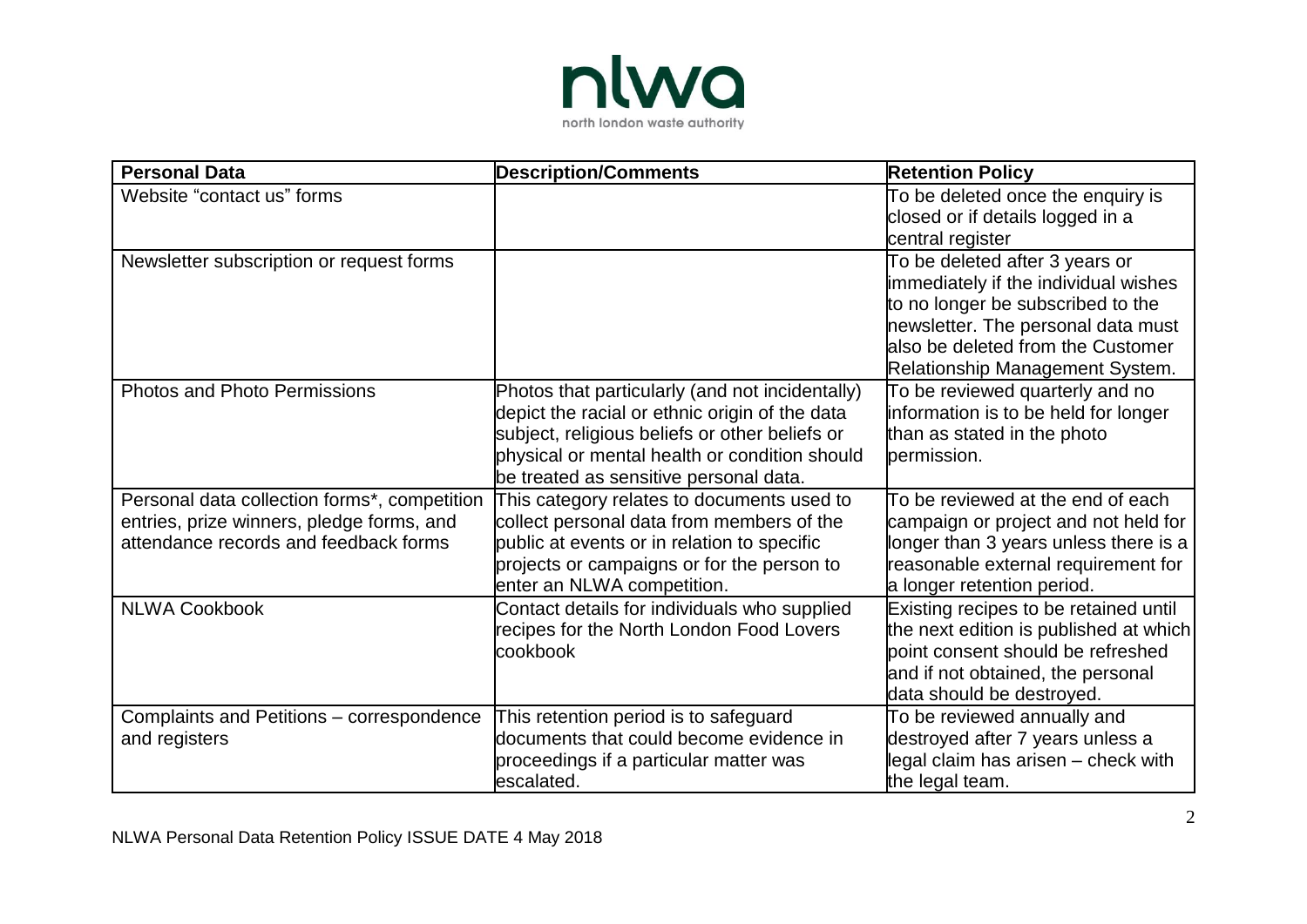

| <b>Personal Data</b>       | <b>Description/Comments</b>                                                                             | <b>Retention Policy</b>                                                                                                                                                           |
|----------------------------|---------------------------------------------------------------------------------------------------------|-----------------------------------------------------------------------------------------------------------------------------------------------------------------------------------|
| <b>Meeting Minutes</b>     | This will include attendees' lists, task list and<br>other personal information within the<br>document. | Minutes are to be filed and kept<br>according to the nature or subject<br>matter of the meeting.                                                                                  |
|                            |                                                                                                         | Authority meetings – indefinitely as<br>these are public documents                                                                                                                |
|                            |                                                                                                         | Litigation correspondence $-6$ years<br>or 12 years in relation to deeds                                                                                                          |
|                            |                                                                                                         | Specific Project minutes – see the<br>general document retention policy                                                                                                           |
|                            |                                                                                                         | Regular Internal Meetings - review<br>annually                                                                                                                                    |
| Emails                     |                                                                                                         | Deleted automatically after seven<br>years in accordance with London<br>Borough of Haringey's retention<br>policy. (London Borough of Haringey<br>is NLWA's IT services provider) |
| General correspondence     |                                                                                                         | To be reviewed annually and<br>destroyed after 7 years unless there<br>is a reasonable requirement for a<br>longer retention period.                                              |
| Employee/Staff information | This includes volunteers and documents<br>generated in relation to successful job<br>applicants.        | To be retained for the length of the<br>employment plus 6 years.                                                                                                                  |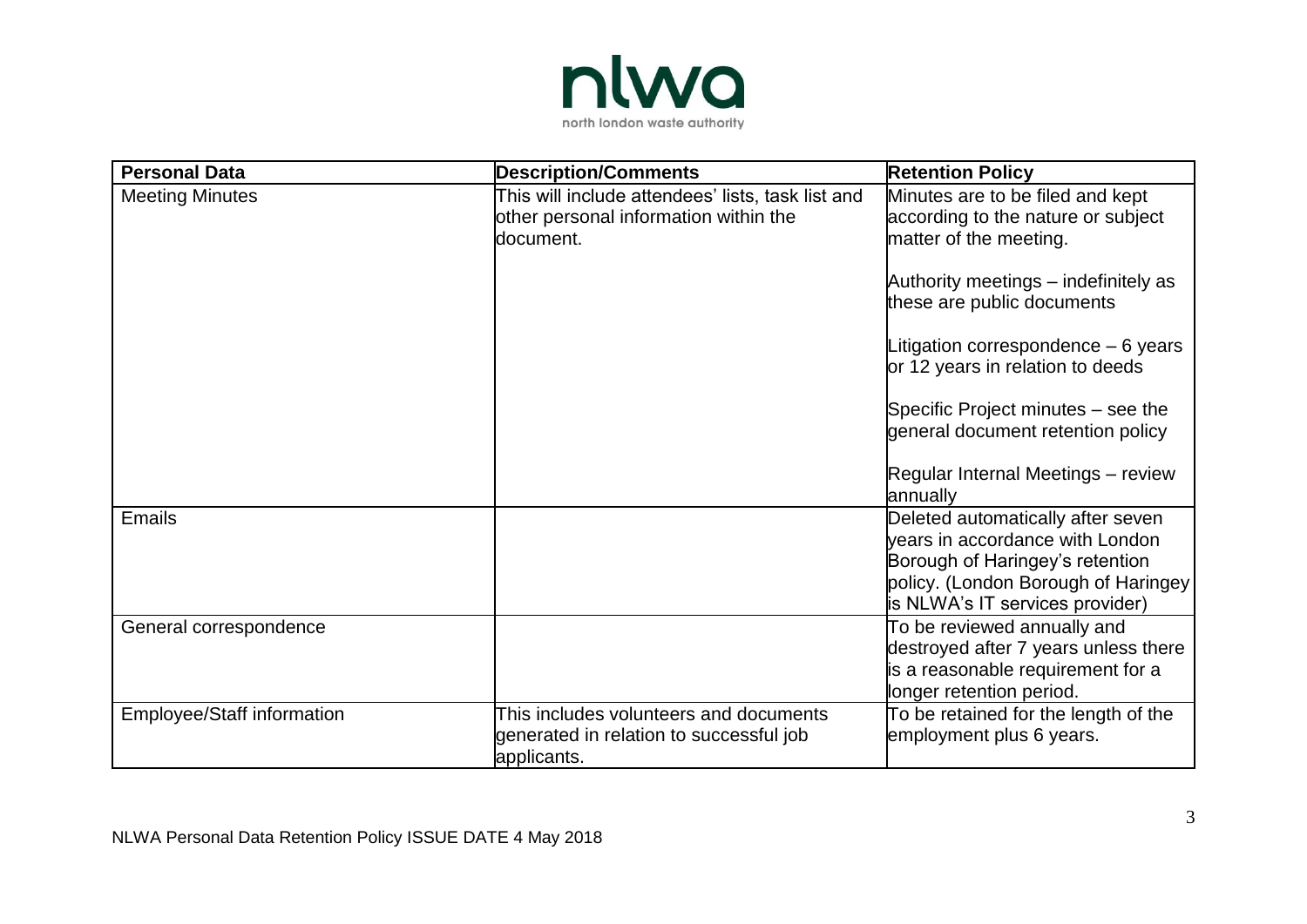

| <b>Personal Data</b>                               | <b>Description/Comments</b>                                                                                                                                                                                             | <b>Retention Policy</b>                                                                                                                                                                                                 |
|----------------------------------------------------|-------------------------------------------------------------------------------------------------------------------------------------------------------------------------------------------------------------------------|-------------------------------------------------------------------------------------------------------------------------------------------------------------------------------------------------------------------------|
|                                                    | Unsuccessful job applicants and interviewees                                                                                                                                                                            | To be reviewed after 6 months and<br>destroyed unless a claim has been<br>made.                                                                                                                                         |
| Contracts (hard and soft copies)                   |                                                                                                                                                                                                                         | Retained for at least 6 years or 12<br>years where a document is under<br>seal. This is to take account of the<br>limitation periods for legal action.                                                                  |
| Contractors' and Consultants' details              |                                                                                                                                                                                                                         | To be reviewed annually and<br>destroyed 7 years after the contract<br>has ended or 13 years for contracts<br>that are signed as deeds.                                                                                 |
| Contact address books                              | This includes any details stored in a personal<br>area or files designated as "private" or<br>'personal".<br>This only applies to contacts kept outside of LB<br>Haringey or LB Camden' Global Outlook<br>Address Book. | To be reviewed annually and<br>destroyed when there is no longer<br>an actual or potential professional<br>contact.                                                                                                     |
| Service users details<br>Credit schemes and grants | e.g. Data Room users, compost delivery<br>requests, recycling third party credit<br>registration, charity shop registration,<br>Community Fund applications and the real<br>nappy subsidy.                              | To be reviewed at the end of the<br>relevant service or expiry of<br>use/qualification.<br>Where information is required for<br>statistical reasons, the personal<br>information can be made<br>anonymous and retained. |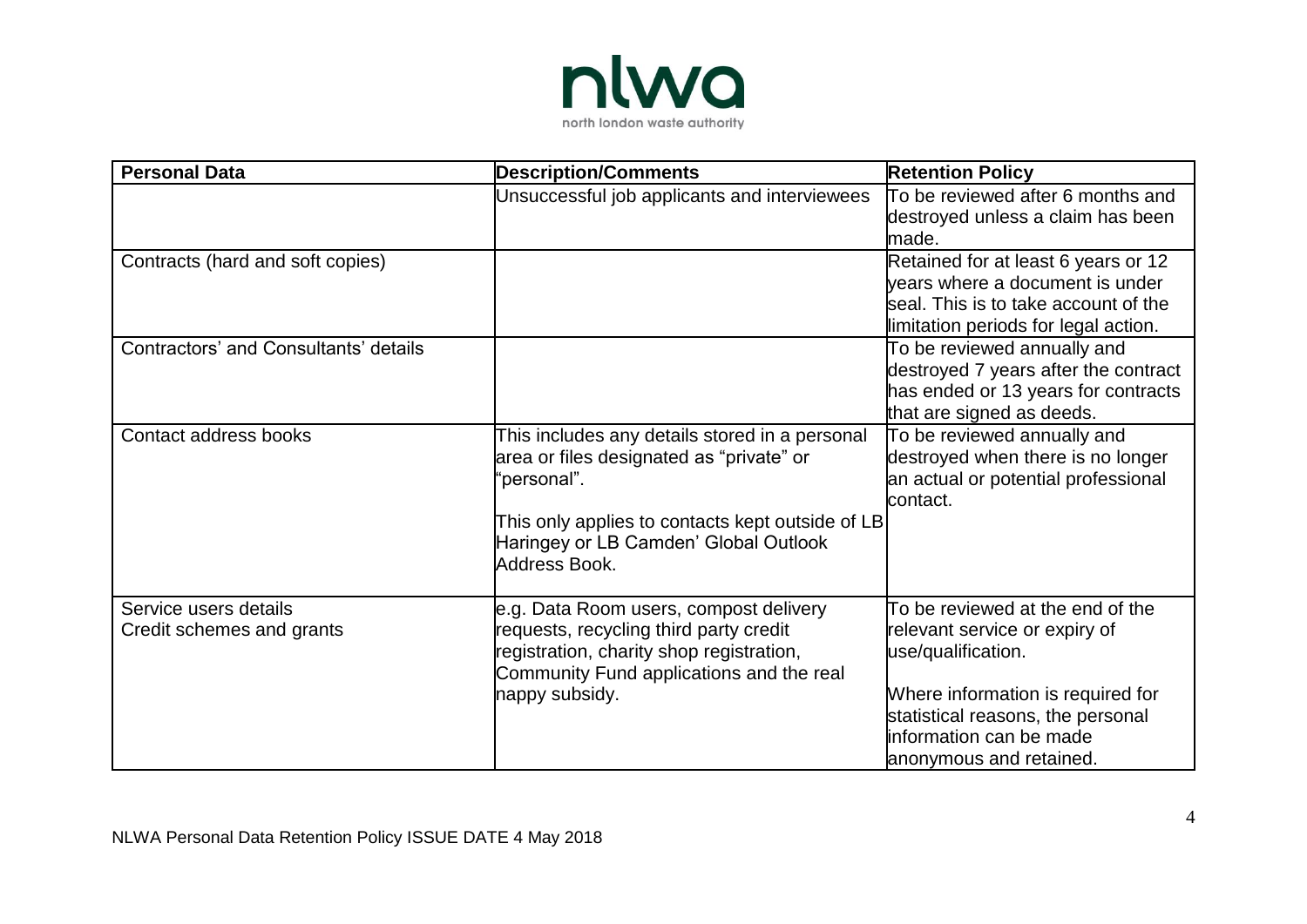

| <b>Personal Data</b>                                                                                                                                 | <b>Description/Comments</b>                                                                                                                                           | <b>Retention Policy</b>                                                                                                                                                    |
|------------------------------------------------------------------------------------------------------------------------------------------------------|-----------------------------------------------------------------------------------------------------------------------------------------------------------------------|----------------------------------------------------------------------------------------------------------------------------------------------------------------------------|
| <b>General Registers &amp; Logs</b>                                                                                                                  |                                                                                                                                                                       | To be reviewed annually and at the<br>lend of the relevant scheme.                                                                                                         |
| <b>Information from Third Parties</b>                                                                                                                | Information that does not belong or originate<br>from NLWA and has been shared with NLWA<br>for a specific purpose.                                                   | To be reviewed annually and at the<br>end of the relevant scheme/project.<br>This information should be returned<br>or securely disposed of at the option<br>of the owner. |
| Procurement documents - tender<br>documents and correspondence with<br>bidders                                                                       | Personal data could be in the form of CVs for<br>project staff as well as individual contact<br>details.                                                              | Six months from the date of contract<br>award and thereafter destroyed                                                                                                     |
| Consultation documents and consultees<br>details                                                                                                     | E.g. responses from residents consulted on<br>planning applications.                                                                                                  | To be reviewed at the end of the<br>consultations period and retained<br>until after any relevant limitations<br>period for legal challenges.                              |
| <b>Communications with North London Heat</b><br>and Power Project (NLHPP) stakeholders,<br>Planning Inspectorate and BEIS (minutes,<br>saved emails) |                                                                                                                                                                       | To be reviewed annually and<br>retained for 7 years unless there is a<br>legal requirement for a different<br>retention period                                             |
| Contracts and legal agreements e.g.<br>settlement agreements with landowners                                                                         | Personal data could be in the form of the<br>signatories to the legal agreement or contract                                                                           | To be retained in line with legal<br>requirements. Consult the Legal<br>Officer for advice on legal<br>requirements.                                                       |
| Operational records                                                                                                                                  | E.g. The online van booking system used in<br>order to pre-book a van into a reuse and<br>recycling centre and waste movements on the<br>Waste Management Data System | To be reviewed every 2 years.                                                                                                                                              |